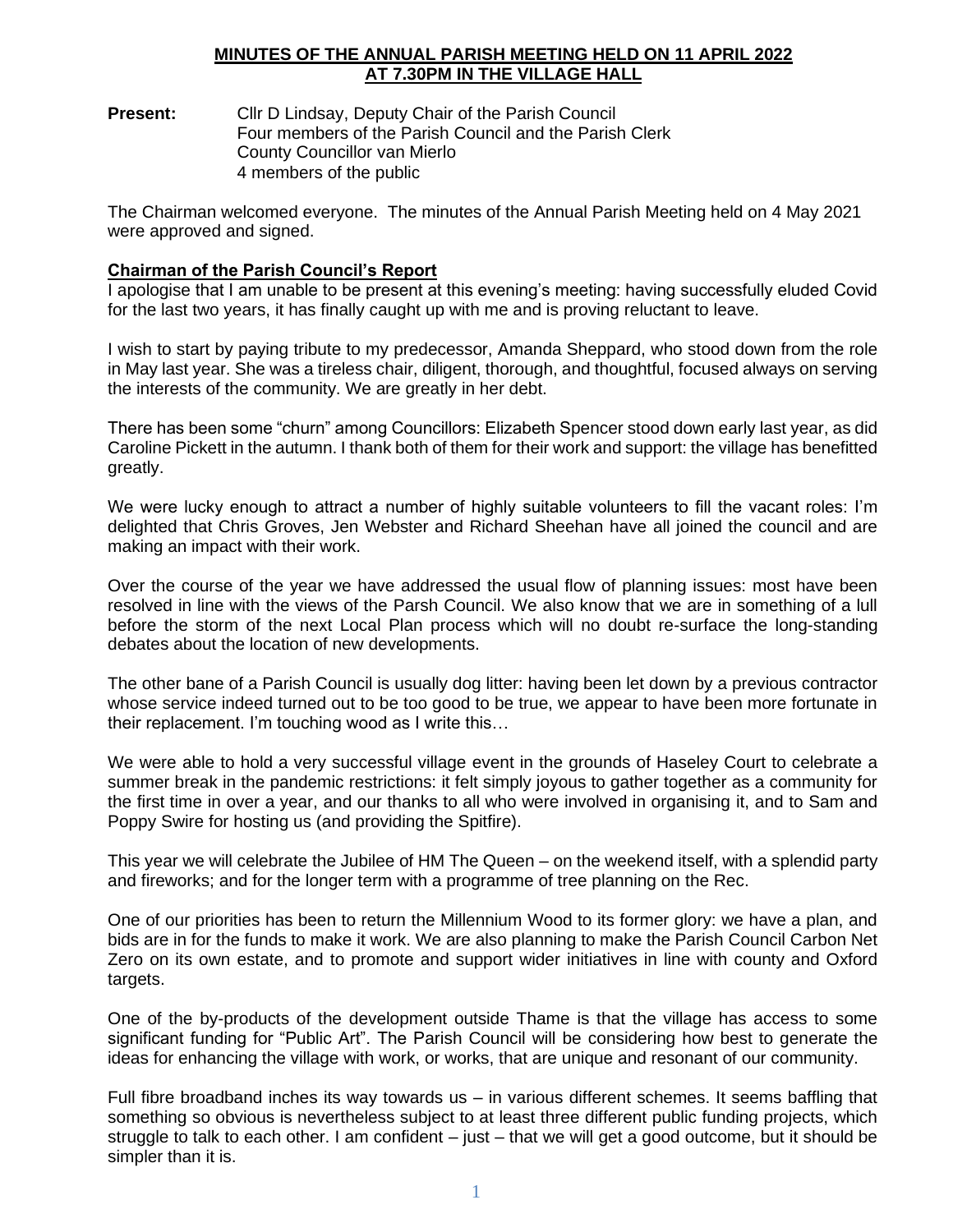We spent the first year of Covid meeting remotely – which turned out to be something of a benefit as it made wider attendance possible: but it has been good to be back meeting in person, and I am always grateful to those members of the public who come to the meetings, and hold us to account – either at the meetings themselves, or through correspondence or meetings with either me or my fellow Councillors.

One of the undoubted successes of the last couple of years has been the Haseley Updates emails: we are hugely indebted to Colin for continuing what started as a covid lifeline, and has become an essential piece of village communication. Colin has told us that we can't expect him to keep going for ever, so we will need a volunteer to take this on.

I'll end by thanking my fellow Councillors for their hard work and commitment to supporting our community. They are all volunteers, and give freely of their time.

And in particular, I would like to thank Andrea Oughton, our indefatigable Clerk. She makes light work of the administrative burdens that come with the job, keeps the chairman mostly on track (and where not on track, it is his, not her, fault); and unlike (as it turns out) other Parish Council Clerks, is always fully aware of the regulations, and keeps us within them with good humour and sound common sense.

#### **Responsible Financial Officer's Report**

The internal audit of the 2020-21 financial accounts was undertaken by Mr Dick Heinrich between  $7<sup>th</sup>$ May and 5<sup>th</sup> June 2021 following the Scope of Work agreed by the Parish Council.

The internal audit concluded that the control objectives had been achieved throughout the financial year and the Income & Expenditure account and the Balance Sheet were a fair reflection of the financial position of the Council. The financial affairs of the Council were in good shape, with substantial reserves, made up mainly from Community Infrastructure Levy receipts set aside for agreed future projects.

The 2020-21 financial year again saw Income exceed the £25k threshold requiring the completion of Part 3 of the Annual Governance and Accountability Return submitted to Moore, the Government appointed External Auditors, at the end of June 2021.

The External Auditor's Report concluded the information provided was in accordance with Proper Practices and no other matters had come to their attention giving cause for concern that relevant legislation and regulatory requirements had not been met.

There were no other matters affecting their opinion and a Certificate of a 'clean audit' was issued on 21 September 2021.

Total expenditure was £19,030, the main headings of which, as they have been over many years, were council administration, grass cutting, dog waste bin emptying, subscriptions and insurance. Other expenditure included contributions towards the refurbishment of Back Way, bulb planting and donations to charitable organisations including Citizen's Advice, the Maple Tree. The Parish Council continues to support the Village Hall with an annual grant and St Peter's Church with a contribution towards the cost of grass cutting.

Total income was £29,732 made up of the Precept (£16,000), the amount of income the Parish Council requests from the District Council to include in the Council Tax that you pay each year, Community Infrastructure Levy (£6,394) collected from new development, grant funds received from the County and District Councillors, allotment rents and other grants (£7059).

Finally, I would like to thank the Parish Councillors for their support during the year and to Dick Heinrich for his continued support with the Internal Auditor.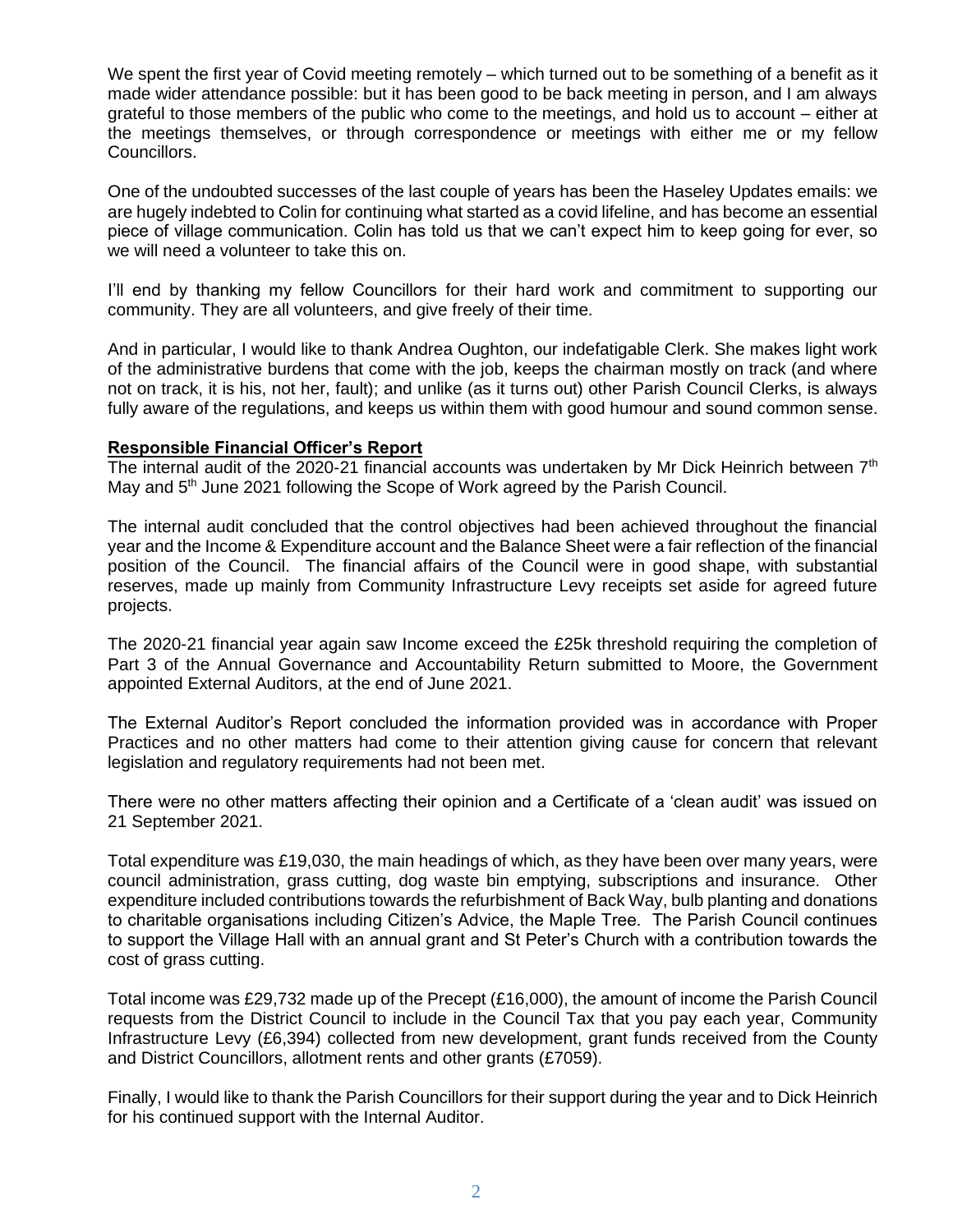# **County Councillor's Report**

In May 2021, I was elected as your county councillor with 53% of the vote. It was part of a 'yellow wave' that saw Liberal Democrats become the equal largest party in the county, and also the equal largest party in the Henley constituency. A new administration was formed following the elections comprising of 21 Lib Dems, 3 Greens and 16 Labour councillors – the first non-Conservative administration in Oxfordshire County Council.

In the first year of taking control, the new administration has not wasted any time. We have developed new strategies for transport and HGVs, libraries & SEND. Instituted a new policy to meet our promise of delivering 20mph communities and secured grants following ambitious bids to central government to improve bus services. Youth services will be brought back for the first time since they were scrapped by the Tories. We have engaged closely in the Oxfordshire 2050 process to express our concerns on the projected growth targets being set and were a key driver of getting the ox-cam arc and expressway scrapped.

In February this year, the new administration's first budget was passed at Full Council. It is true that a rise in council tax comes at a time when the rising cost of living is hitting people hard. However, to continue to meet our obligations on social care – which makes up over half our budget – there was little choice. The Conservatives offered no amendments at the meeting. Having recently received my own council tax bill, I will pay it through gritted teeth, but knowing that the money is going to some of the most vulnerable residents in Oxfordshire.

As your local councilor, I serve one of the biggest divisions in the county – stretching from Nettlebed to Great Milton, and from Ewelme to Postcombe. Chalgrove village and Watlington town make up the largest settlements, but at my last count there are over 25 distinct villages and communities. I spend a lot of my time campaigning on issues important to Watlington and Chalgrove – as these also have a significant impact on the surrounding villages.

In Chalgrove, I continue to campaign against the airfield development. In August last year, I facilitated a meeting with the new Leader of the Council, Liz Leffman, and Martin-Baker, who currently use the site to test and develop ejector seats. In March 2022 I spoke against a reference to the airfield development at cabinet in papers prepared for HIF1 – a housing infrastructure project around Didcot.

In April, I brought a motion to Full Council to position the County as opposed to the development. It was voted down by a Con-Lab coalition, but I will continue to oppose in any way I can. In Watlington, two thorny issues have needed persistence to keep on track. The first is the new 'edge road' that will direct traffic away from the historic town center and the second is working to resolve a long-standing legal bind that has prevented a council-controlled property on the high street from being occupied for 12 years.

Across all villages and towns in the division I have championed local efforts to reduce traffic speeds and volumes. I'm pleased that many of the villages in this division have applied to have 20mph zones and have been successful in being part of the first tranche to implemented by OCC. I have used my priority fund to support the purchase of SID and VAS signs, and helped villages in accessing OCC matched funding to village gates and other traffic calming features.

As I look to the next 3 years, and the administration does too, we want to move from a position of firefighting and dealing with legacy issues, to making progress on our priorities. The way that planning works means some projects agreed by the Tories are locked into complicated processes that are difficult to unbind, but I hope that you as residents will see a shift over the next 3 years towards tackling the climate emergency and protecting biodiversity; taking on the inequalities in our county; improving social care and special educational needs provision; and investing in active and sustainable transport.

Not everything will be as popular as 20mph zones – I have had to have difficult conversations with local farmers about the change to plant-based meals at county meetings. No doubt when the Zero Emissions Zone in Oxford is expanded, and residents drive into Oxford for a fee, I will face more difficult questions.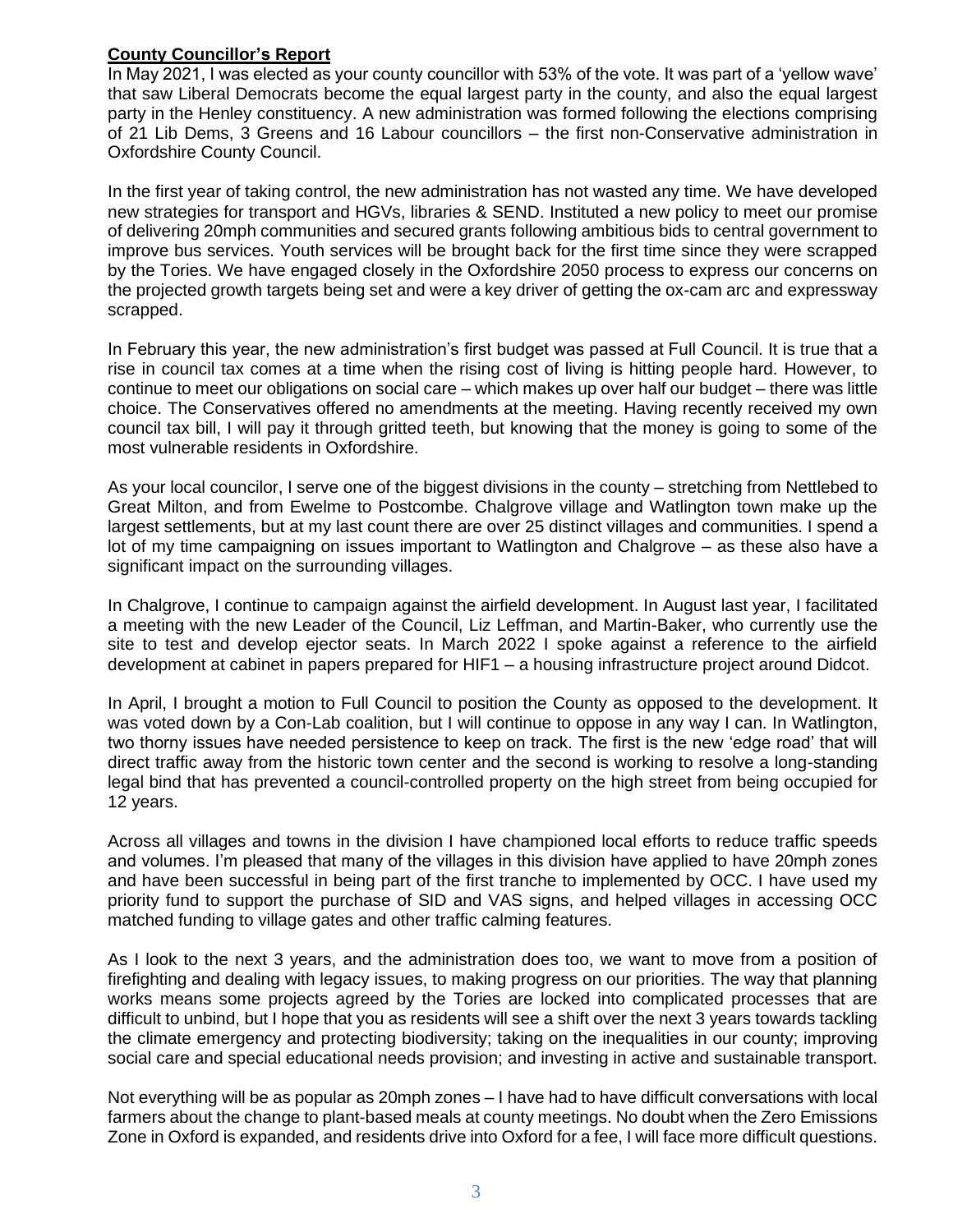Perhaps it is a dangerous thing post-Brexit to quote a former European Commission President, but I'm going to do it anyway. On climate change, Jean-Claude Juncker, said *"We all know what to do, but we don't know how to get re-elected once we have done it."* 

On a personal note, I've very much enjoyed my first year as a councillor. It hasn't been easy, and there is a reason why most councillors are not of working age. It is very hard to make being a councillor compatible with full time or near full time work – but I live life by the motto, *if you want something doing well, give it to a busy person*.

The reason I ran was to be part of a thriving and welcoming community – and to serve them as best I could. On this metric, I couldn't have asked for a better first year.

Cllr Lindsay thanked Cllr van Mierlo for allocating £1,200 of funding from his County Councillor Grant to help towards the refurbishment of names on the war memorial.

## **District Councillor's Report**

District Councillor Newton had sent her apologies.

## **Reports from Organisations in the Parish**

Great Haseley Cricket Club (Chris Groves)

Summary of Season 2021:

32 Matches Scheduled, 20 Completed – Great Haseley Cricket Club (2), Tiddington IIIs (7), Tiddington U15s (2), Thame Cricket Club IIIs (1), Holton (8).

Developments:

Tiddington CC removed rubbish from behind Pavillion

Shipping container relocated from Tiddington CC to back of the pavilion for equipment storage (ride on Roller)

Container house deconstructed roll-on covers which when remade will be used to aid wicket preparation

Outlook:

Develop a stronger connection with Tiddington CC.

Long term "lease" (5 years) could provide access to funding for pavilion improvements and installation of astroturf practice wicket.

2022 Season:

The creation of a 4<sup>th</sup> League cricket team at Tiddington CC, bridging the gap between youth and senior cricket, will ensure there is a cricket match at Haseley Rec every Saturday in 2022.

Fixtures:

| <b>Great Haseley CC:</b> | Date    | Opposition               |
|--------------------------|---------|--------------------------|
|                          | 1 May   | <b>Top Knockers</b>      |
|                          | 15 May  | <b>Headington Quarry</b> |
|                          | 12 June | <b>Gussets</b>           |
|                          | 29 June | <b>Bodliean</b>          |
|                          | 3 July  | <b>Tappers</b>           |
|                          |         |                          |

| <b>Tiddington CC III</b>       | 9 Saturday League Fixtures  |
|--------------------------------|-----------------------------|
| Tiddington CC IV               | 9 Saturday League Fixtures  |
| <b>Tiddington CC U15s</b>      | 4 Monday Evening Fixtures   |
| <b>Tiddington CC U15 Girls</b> | 4 Tuesday Evening Fixtures  |
| <b>Great Haseley CC</b>        | 5 Confirmed Sunday Fixtures |
| Holton CC                      | 10 Sunday Fixtures          |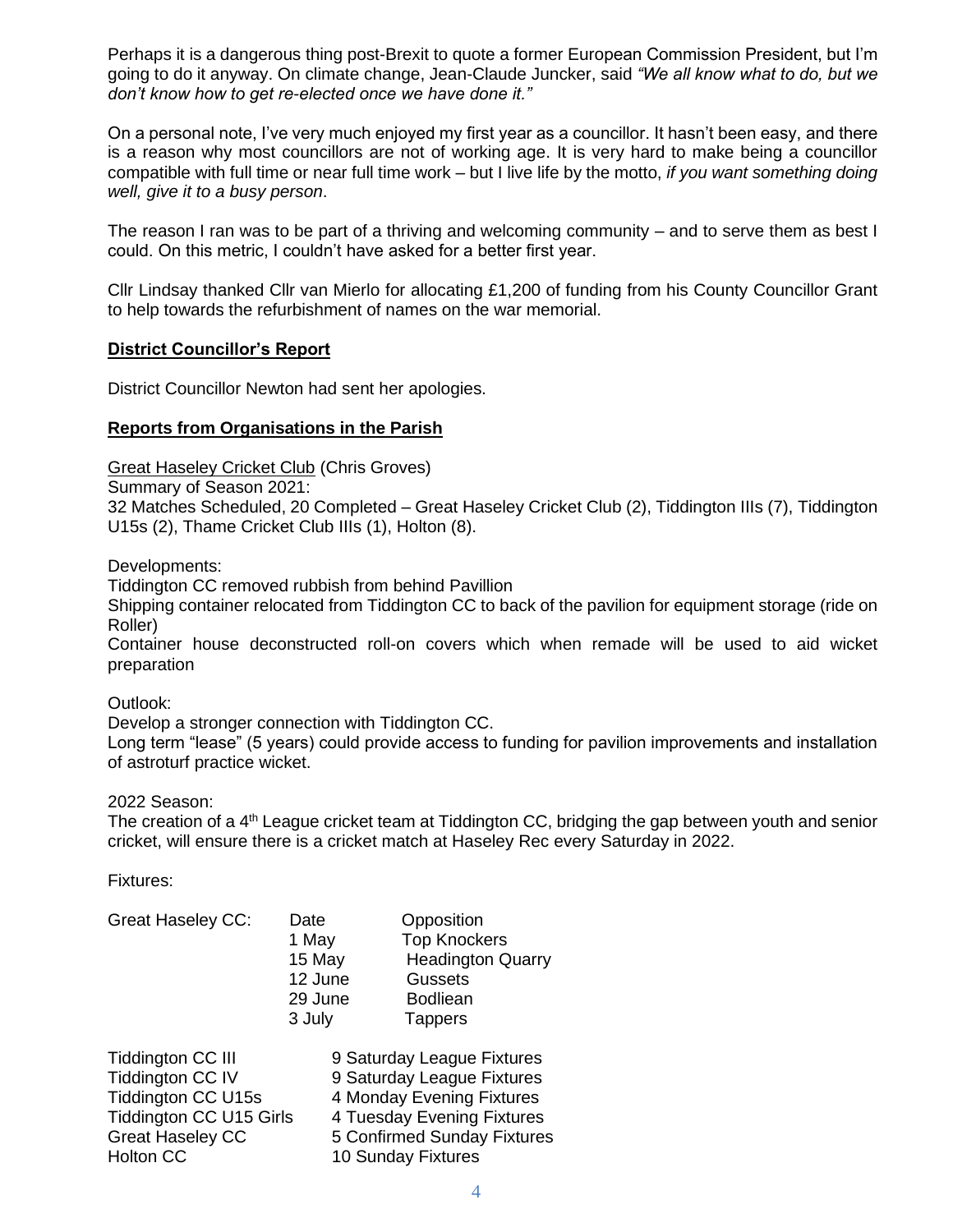A full list of fixtures will be posted at the pavilion and village hall.

#### Great Haseley History Group (Jane Simcox)

Jane had given her apologies and submitted the following report.

The History Group has now completed the task of transcribing the gravestones at St Peter's and at Rycote. However, the mapping of the stones is taking some time and it is hoped at this will be completed this year.

We sadly lost one of our stalwarts, John Andrews, and his research skills are much missed.

There is little else to report except that new artefacts etc have been donated to the group which have now mostly been catalogued. We are looking for a new project to start, so if anyone has any ideas about what we should undertake next, please contact me.

#### Great Haseley & District Horticultural Society (Louise Bird)

The horticultural Society had a quiet year. Due to the pandemic it wasn't possible to commit to holding a show and to hold our usual round of winter talks.

However, looking forward, we are planning a full show this year on the August bank holiday Saturday with the exciting venue to be announced shortly. Our first event will be the AGM on May 24th followed by a talk on "Topical tips for the season", and we are also planning a series of autumn talks and a winter party. We look forward to seeing you all over the coming year as the Society comes back to life.

## Playing Fields (Chris Groves)

In the last year the playing fields / pavilion has hosted a wedding and an  $18<sup>th</sup>$  birthday party and 20 cricket matches. Daffodils have been planted around the trees and match goal posts purchased. A wedding is planned for  $14<sup>th</sup>$  May 2022 and 40+ cricket matches are scheduled.

St Peter's Church No report.

Great Haseley Sports Club (GHSC Committee (Lucy, Victoria, Emily & Jo).

There are some new faces on the GHSC Committee following the AGM last June and the new Committee now has four members - Lucy Foster, Victoria Nixey, Emily Gresty and Jo Shrimpton. The new Committee took over at the start of the year and we would like to thank Charlotte, Fiona, Mel and Viki for everything they have done for the GHSC over the past 10 years. If anyone else might be interested in joining the Committee please do let me know.

The courts are just over 20 years old but due to ongoing maintenance are still in good condition. This winter we have done several treatments with moss killer to remove the moss at the end of the courts closest to the wood.

As mentioned last year the tennis nets and posts are very worn so we have ordered replacements which we hope to be in place in the next few weeks. We have also replaced the missing nuts and bolts on the court netting surrounding the courts.

Membership fees were reduced for the 2020-21 and 2021-22 seasons due to the Covid lockdowns. With the reduced fees we had an increased number of members so we have decided to keep the membership fees at the reduced rates for the forthcoming year 2022-23 as well. There has already been a significant amount of interest.

Tennis coaching commenced once more on 27th March 2022 with Neil James - our long-standing coach - delivering 18 weeks of lessons on Sunday mornings. There are 30 children having lessons every Sunday followed by a lesson for adults.